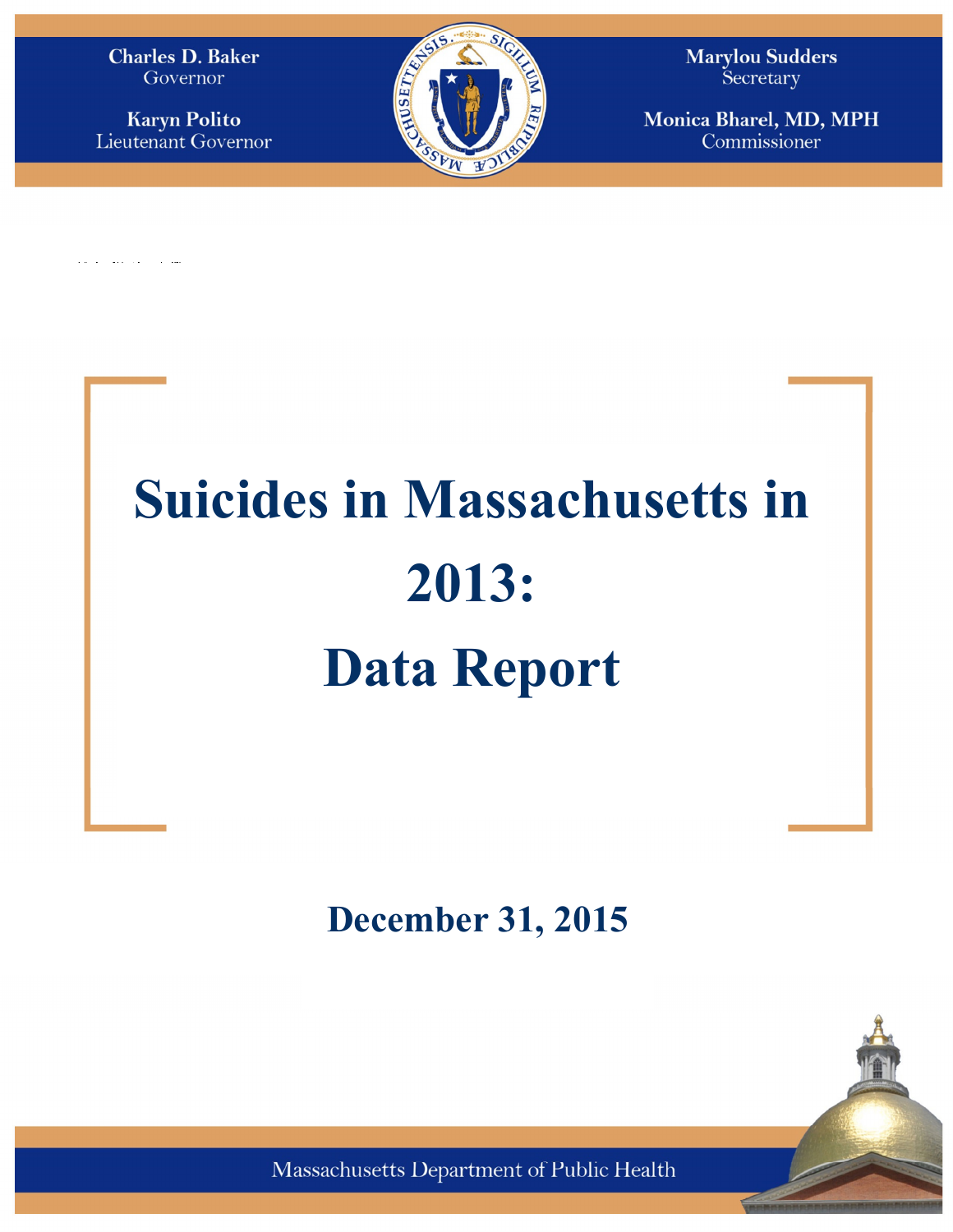## **Legislative Mandate**

The following report is hereby issued pursuant to Section 232 of Chapter 111 of the Massachusetts General Laws as follows:

Chapter 111 Massachusetts General Laws, Section 232

*The department, in consultation with the executive office of public safety and security shall, subject to appropriation, collect, record and analyze data on all suicides in the commonwealth. Data collected for each incident shall include, to the extent possible and with respect to all applicable privacy protection laws, the following: (i) the means of the suicide; (ii) the source of the means of the suicide; (iii) the length of time between purchase of the means and the death of the decedent; (iv) the relationship of the owner of the means to the decedent; (v) whether the means was legally obtained and owned pursuant to the laws of the commonwealth; (vi) a record of past suicide attempts by the decedent; and (vii) a record of past mental health treatment of the decedent.* 

*The department shall annually submit a report, which shall include aggregate data collected for the preceding calendar year and the department's analysis, with the clerks of the house of representatives and the senate and the executive office of public safety and security not later than December 31. Names, addresses or other identifying factors shall not be included.* 

*The commissioner shall work in conjunction with the offices and agencies in custody of the data listed in this section to facilitate collection of the data and to ensure that data sharing mechanisms are in compliance with all applicable laws relating to privacy protection. Data collected and held by the department to complete the report pursuant to this section shall not be subject to section 10 of chapter 66 and clause Twenty-sixth of section 7 of chapter.*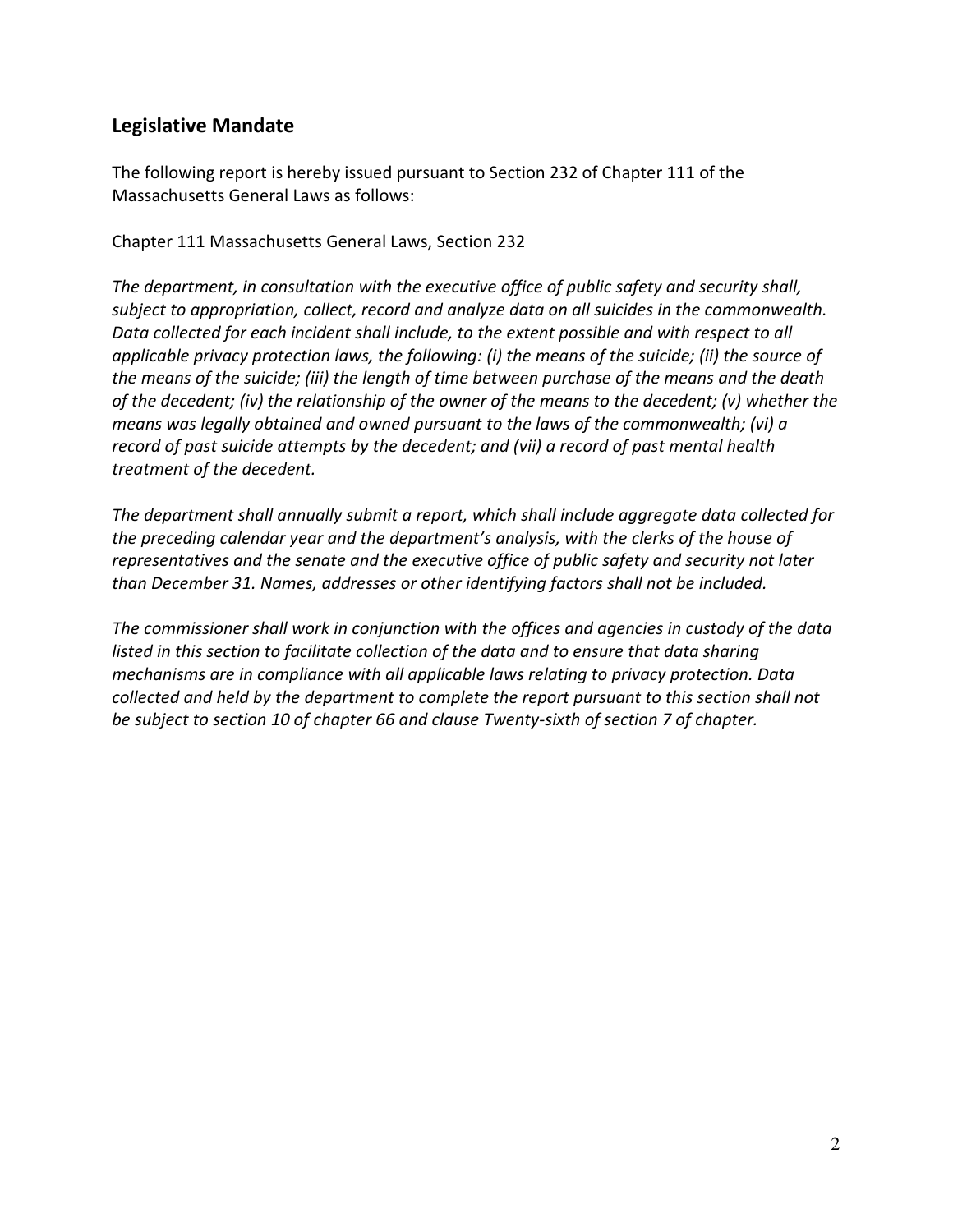# **Executive Summary**

Section 232 of Chapter 111 of the Massachusetts General Laws tasked the Massachusetts Department of Public Health (DPH) with collecting, recording and analyzing data on all suicides in the Commonwealth and submitting an annual report.

DPH analyzed data collected on suicides for 2013 and found the following:

- In 2013, 585 suicides occurred in Massachusetts. This number was greater than the number of deaths due to motor vehicles (N=326) and homicides (N=148) combined.
- In 2013, the rate of suicide in Massachusetts was 8.7/100,000 persons. This rate has increased an average of 3.6% per year since 2003. There were approximately 38% more suicides in 2013 than in 2003.
- The majority (73%) of suicide victims were male (n=427). However, rates for both males and females have increased since 2003.
- The majority of suicides that occurred in 2013 were among individuals 35-64 years old (n=334, 57%).
- The most prevalent means of suicide for males were hanging/suffocation (50%) and firearm (26%), which combined accounted for 76% of male suicides.
- For females, the most prevalent means of suicide were hanging/suffocation (45%) and poisoning/overdose (41%), which combined accounted for 86% of female suicides.
- Males (n=110) accounted for 96% of firearm suicides (n=115). Handguns (N=86, 75%) were the most common type of firearm used in suicides.
- For poisoning suicides, opiates (n=54, 21%) and antidepressants (n=53, 20%) were the most common classes of drugs used.
- 34% of female suicide victims n=53) and 17% of male suicide victims (n=73) were known to have a prior suicide attempt.
- 63% of female suicide victims (n=99) and 37% of male suicide victims (n=159) were known to have a history of treatment for a mental health or substance abuse problem.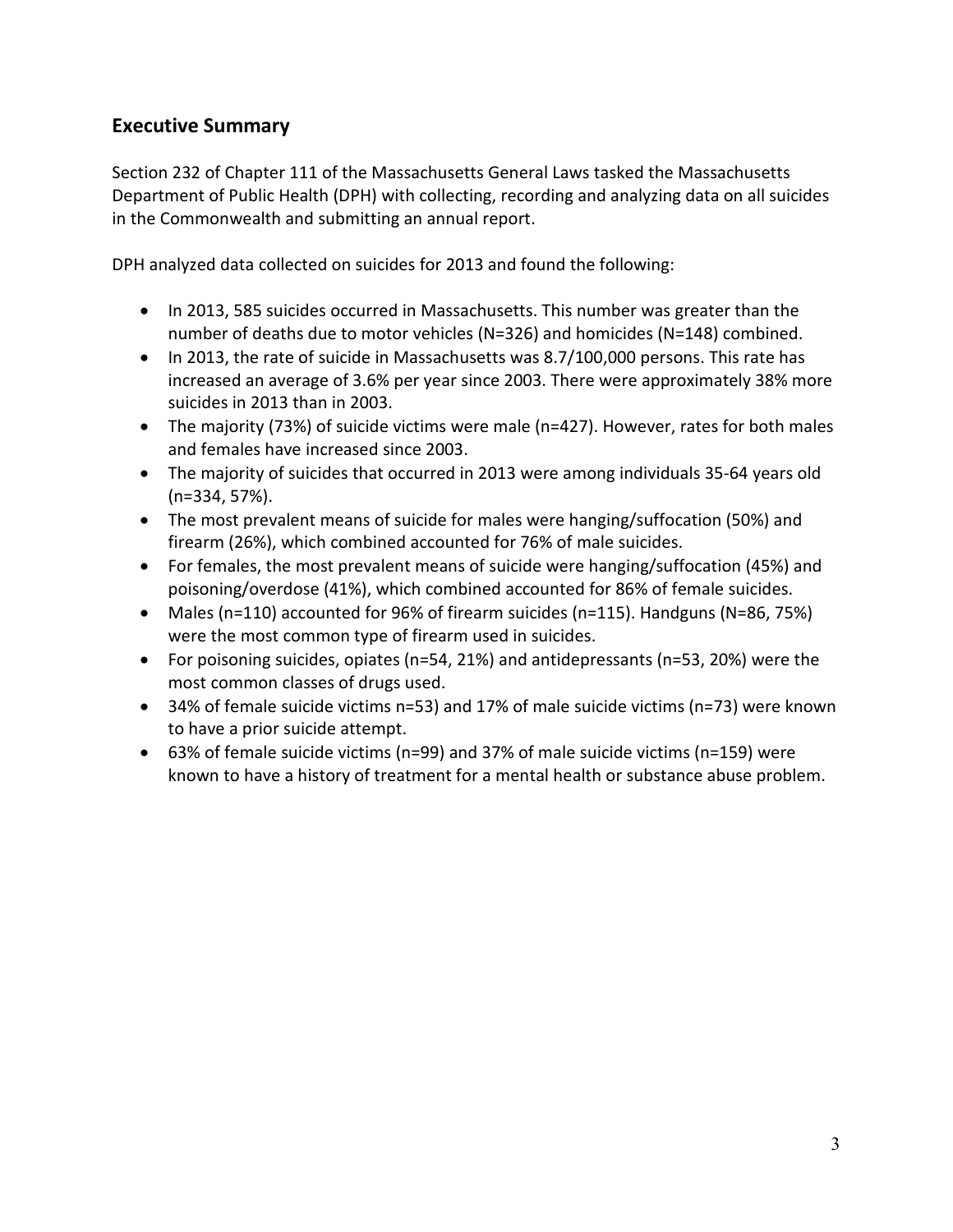## **Introduction**

In 2014 the Legislature passed Chapter 284 of the Acts of 2014: An Act to reduce gun violence. This law included a requirement for the Massachusetts Department of Public Health (DPH) to collect, record and analyze data on all suicides in the Commonwealth and to include the following information on each incident to the extent possible: (i) the means of the suicide; (ii) the source of the means of the suicide; (iii) the length of time between purchase of the means and the death of the decedent; (iv) the relationship of the owner of the means to the decedent; (v) whether the means was legally obtained and owned pursuant to the laws of the Commonwealth; (vi) a record of past suicide attempts by the decedent; and (vii) a record of past mental health treatment of the decedent.

This report is based on data from the Massachusetts Violent Death Reporting System (MAVDRS). MAVDRS is housed in the Injury Surveillance Program (ISP) in the Office of Statistics & Evaluation (OSE) in the Bureau of Community Health & Prevention (BCHAP) at DPH. MAVDRS combines the death certificate information from the Registry of Vital Records and Statistics (RVRS) with various other data sources such as medical examiner files, toxicology reports, hospital records, and police reports.

MAVDRS began collecting data on all homicides, suicides, deaths of undetermined intent, unintentional firearm deaths and legal intervention deaths that occurred in the Commonwealth starting in 2003. MAVDRS is a part of the National Violent Death Reporting System (NVDRS) and is funded by the Centers for Disease Control and Prevention (CDC). The software, variables and coding guidance are standardized by CDC across all funded states. The data contained in this report is for 2013, the latest year available. Due to the extensive information collected, CDC allows eighteen months after the end of the data year for data completion.

Because the data in this report was collected prior to the passage of Chapter 284 of the Acts of 2014, it does not contain all information specified in the legislation. MAVDRS has been working with current data partners, which include the Registry of Vital Records and Statistics (RVRS), the Office of the Chief Medical Examiner (OCME), the Massachusetts State Police (MSP), and the Boston Police Department (BPD), as well as new partners within the Executive Office of Public Safety and Security (EOPSS) like the Department of Criminal Justice Information Services (DCJIS) to work on obtaining additional data elements as well as improving upon the quality of data currently collected.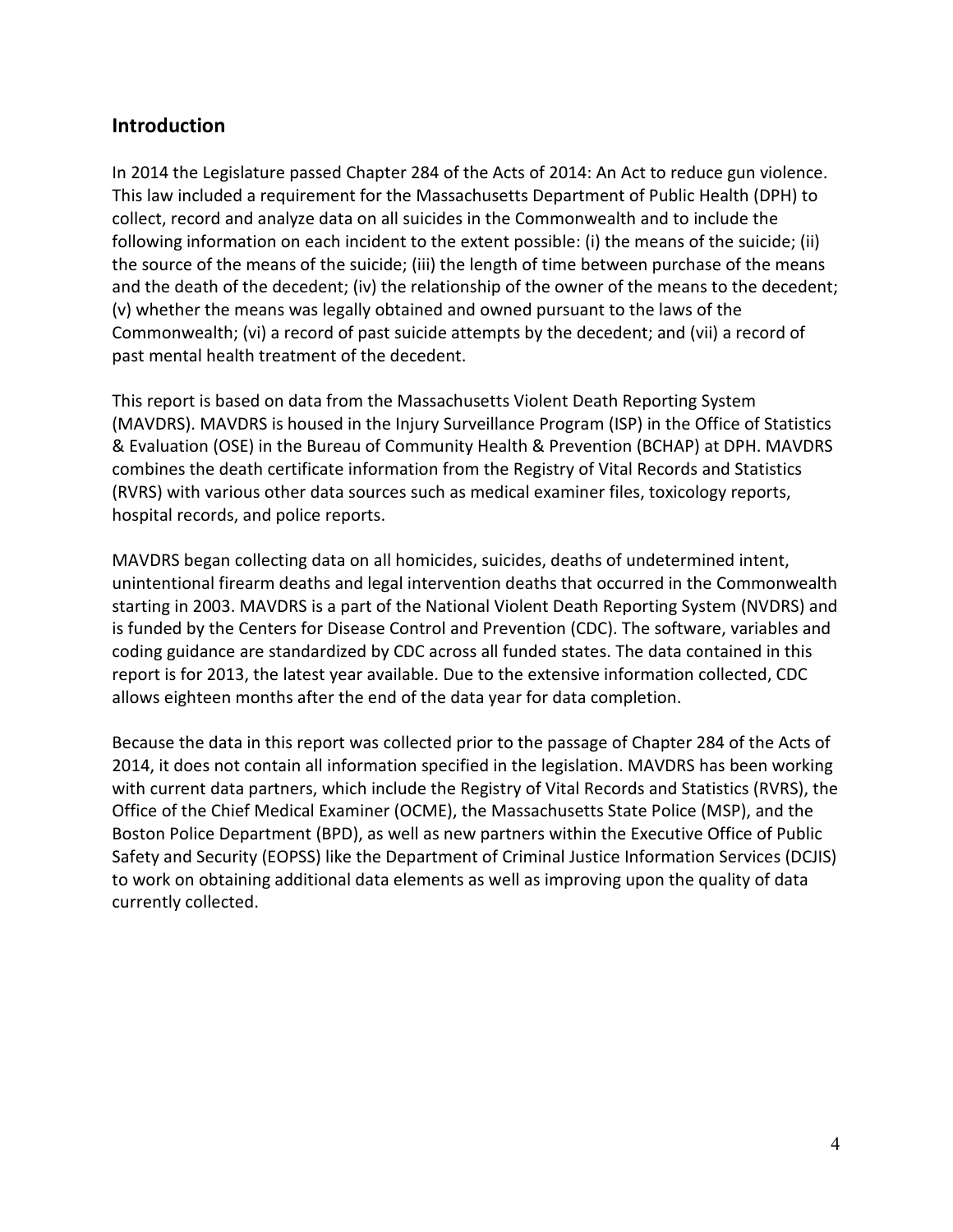## **Suicide Data 2013**

<u>.</u>

From January 1, 2013 to December 31, 2013, there were 585 suicides (8.7/100,000) that occurred in the Commonwealth of Massachusetts. Of the 585 suicide deaths, 427 of the victims were male (13.2/100,000, 76%) and 158 victims were female (4.6/100,000, 24%).



Source: Massachusetts Violent Death Reporting System, Massachusetts Department of Public Health; Fatality Analysis Reporting System, National Highway Traffic Safety Administration

- The number of suicide deaths was almost two times higher than the number of motor vehicle traffic-related deaths (N=326) and almost four times higher than homicides (N=148) in 2013.
- Massachusetts has a lower rate of suicide compared to the rest of the U.S. The age-adjusted rate of suicide for the U.S in 2013 was 12.6/100,000.  $^1$
- Suicide rates increased an average of 3.6% per year. There were approximately 38% more suicides in 2013 than in 2003. This increase mirrors an increase in the U.S. age-adjusted suicides rate, which increased an average of 1.8% per year since 2003.  $^1$
- While the majority of deaths by suicide occurred in males, there have been steady increases in the rates of suicide among men and among women between 2003 and 2013. The rate of suicide among males increased by 29% from 2003 to 2013; among females, the rate increased by 44%.

<sup>&</sup>lt;sup>1</sup> Source: Centers for Disease Control and Prevention, WISQARS – Fatal Injuries Report, 1993-2013, for National, Regional, and States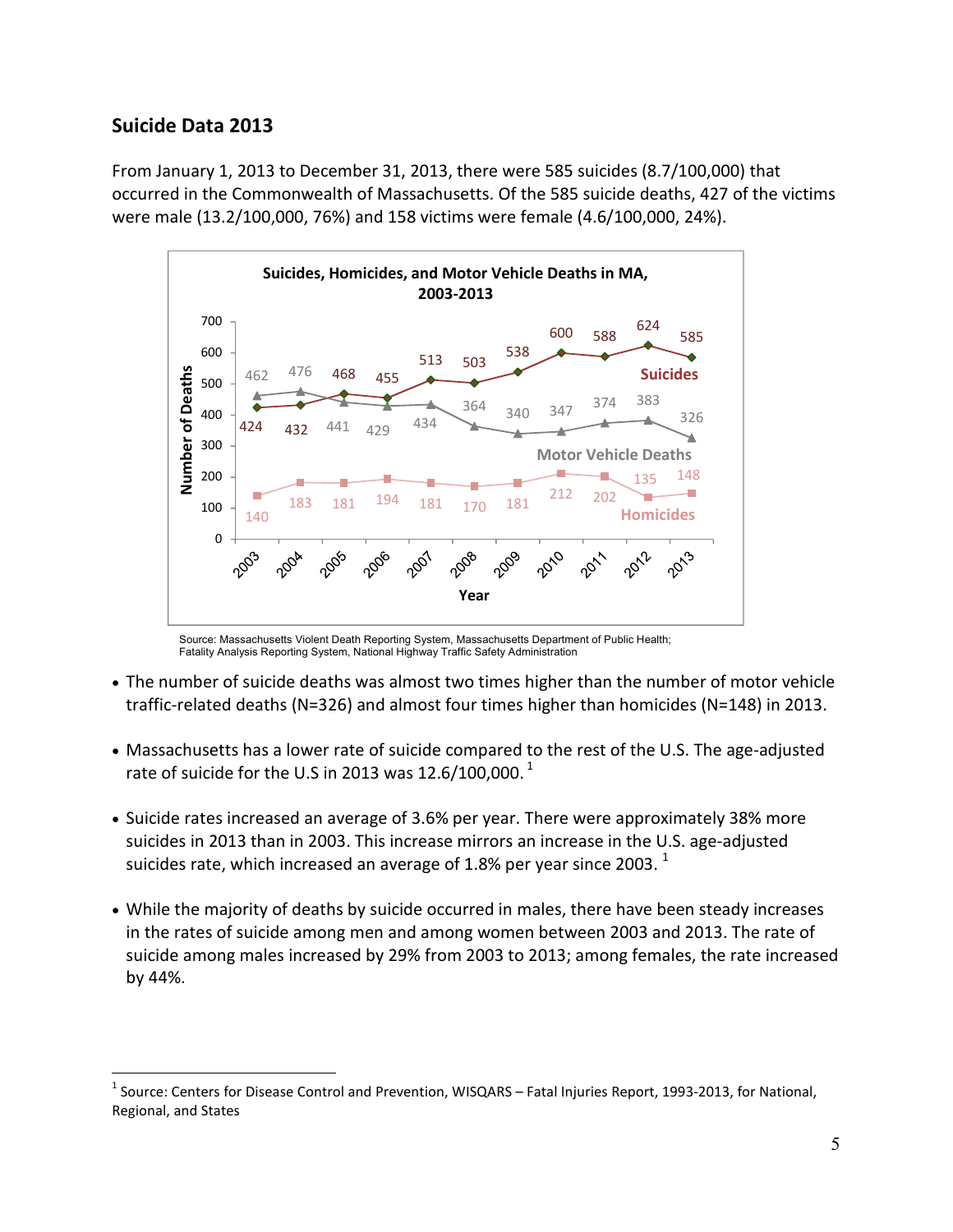

Source: Massachusetts Violent Death Reporting System, Massachusetts Department of Public Health

- The majority of suicides that occurred in 2013 were among individuals age 35-64 years (n=334, 57%). Between 2003 and 2013, the rate of suicides in this group increased an average of 4.2% per year.
- The highest rates of suicide were among individuals age 45-54 years for both males (19.4/100,000, n=94) and females (7.1/100,000, n=36).

 2 \*Rates are not calculated for counts less than 5.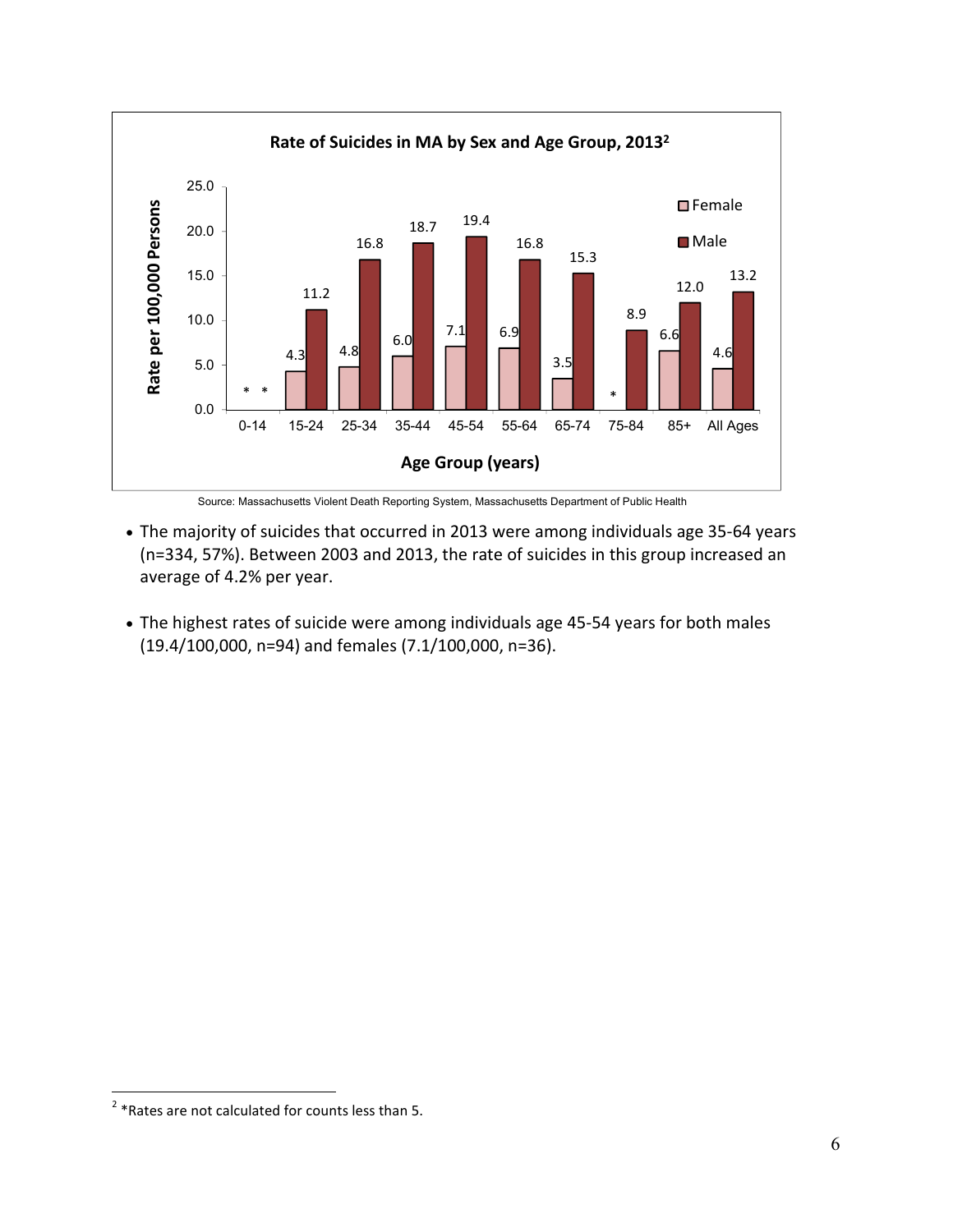## **Suicides by County of Injury**



#### Suicides by County: Rate, MA 2013

• In 2013, Berkshire county had the highest rate of suicide (17.7/100,000, n=23) and Middlesex county had the highest number of suicides (n=112, 7.2/100,000).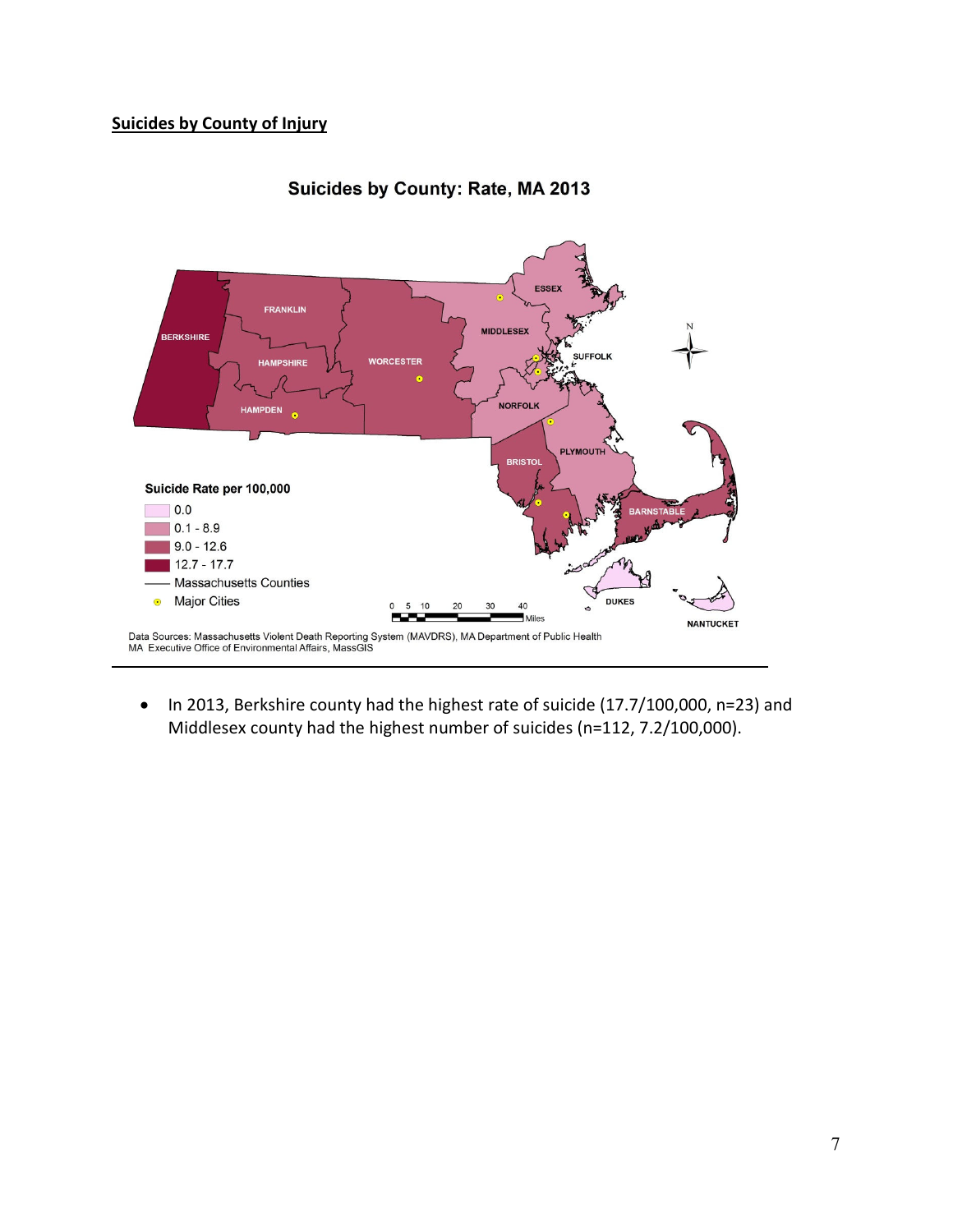## **The Means of Suicide and Source of the Means of Suicide**

Chapter 11 M.G.L, Section 232, (i) and (ii) specify that this report contain both the means of the suicide (e.g., firearm suicides) and the source of the means (e.g., type of firearm). The means used in suicides varies greatly as does its source. The following information represents the data currently available on the type and source of means used in suicide in Massachusetts in 2013.



Source: Massachusetts Violent Death Reporting System, Massachusetts Department of Public Health

| <b>Means of Suicide: Number, Percent and Rate, MA 2013</b> |              |             |         |              |         |         |              |         |         |
|------------------------------------------------------------|--------------|-------------|---------|--------------|---------|---------|--------------|---------|---------|
|                                                            |              | <b>Male</b> |         | Female       |         |         | <b>Total</b> |         |         |
|                                                            |              |             | Rate    |              |         | Rate    |              |         | Rate    |
| <b>Means of Suicide</b>                                    | $\mathsf{n}$ | Percent     | per     | $\mathsf{n}$ | Percent | per     | $\mathsf{n}$ | Percent | per     |
|                                                            |              |             | 100,000 |              |         | 100,000 |              |         | 100,000 |
| Firearm                                                    | 110          | 25.8        | 3.4     | 5            | 3.2     | 0.1     | 115          | 19.7    | 1.7     |
| Hanging/Suffocation                                        | 213          | 49.9        | 6.6     | 71           | 44.9    | 2.1     | 284          | 48.5    | 4.2     |
| Poisoning                                                  | 54           | 12.6        | 1.7     | 65           | 41.1    | 1.9     | 119          | 20.3    | 1.8     |
| Sharp Instrument                                           | 15           | 3.5         | 0.5     | 5            | 3.2     | 0.1     | 20           | 3.4     | 0.3     |
| Fall                                                       | 12           | 2.8         | 0.4     | 5            | 3.2     | 0.1     | 17           | 2.9     | 0.3     |
| <b>Other Means</b>                                         | 23           | 5.4         | 0.7     |              | 4.4     | 0.2     | 30           | 5.1     | 0.4     |
| <b>Total</b>                                               | 427          | 100.0       | 13.2    | 158          | 100.0   | 4.6     | 585          | 100.0   | 8.7     |

Source: Massachusetts Violent Death Reporting System, Massachusetts Department of Public Health

- The most prevalent methods of suicide in 2013 were hanging/suffocation (n=284, 49%), poisoning (n=119, 20%), and firearms (n=115, 20%).
- Hanging/suffocation (n=213) and firearm (n=110) were the most common methods for men.
- Hanging/suffocation (n=71) and poisoning/overdose (n=65) were the most common methods for women.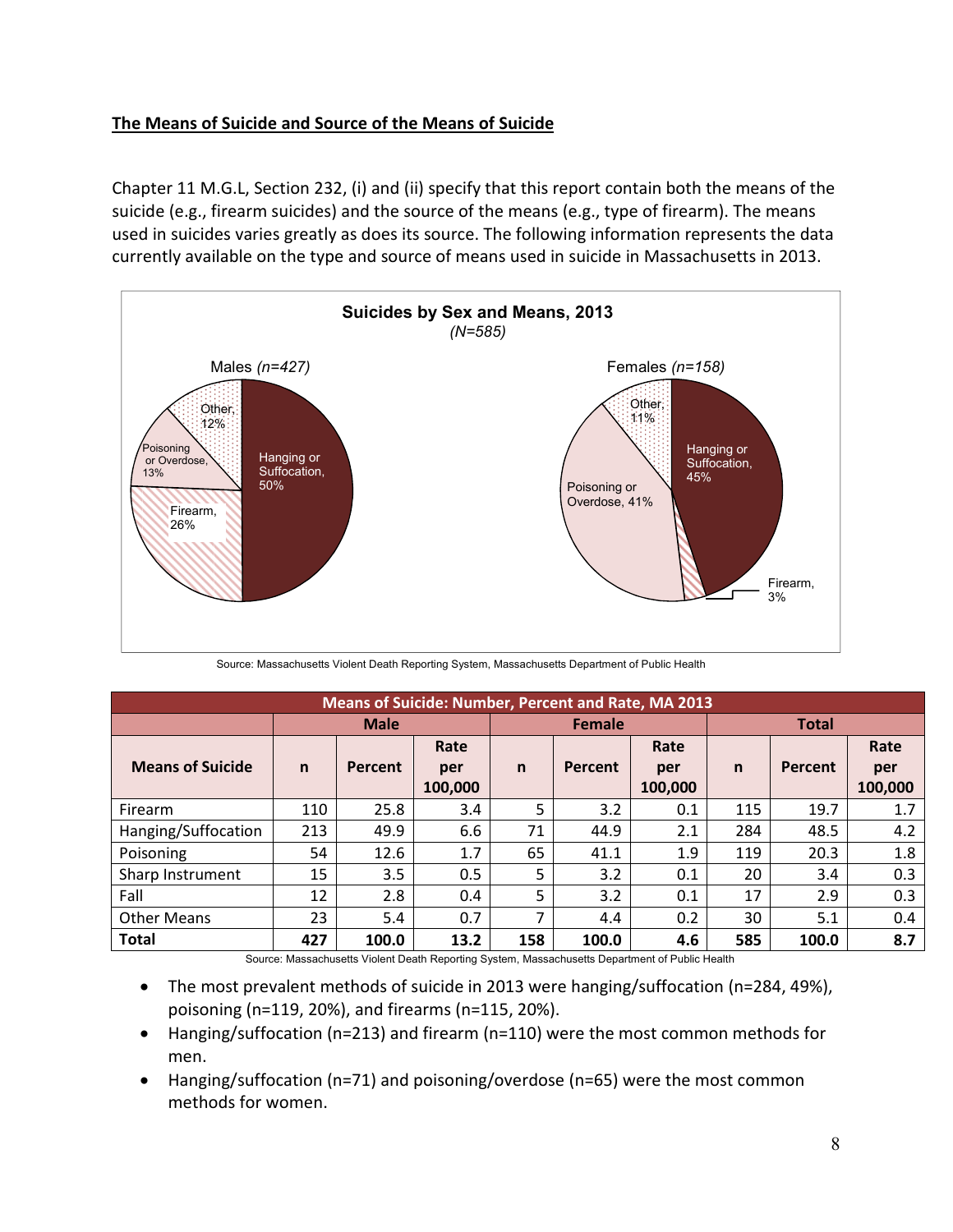| <b>Source of Means of Firearm Suicides:</b><br>Number, MA 2013 <sup>3</sup> |       |       |  |  |
|-----------------------------------------------------------------------------|-------|-------|--|--|
| <b>Means</b>                                                                | n     | ℅     |  |  |
| <b>Firearm</b>                                                              | 115   | 100.0 |  |  |
| Handgun                                                                     | 86    | 74.8  |  |  |
| Semi-Automatic Pistol                                                       | 43    |       |  |  |
| Revolver                                                                    | 34    |       |  |  |
| Unknown Type                                                                | 9     |       |  |  |
| <b>Rifle</b>                                                                | 14    | 12.2  |  |  |
| Semi-Automatic                                                              | 6     |       |  |  |
| <b>Bolt Action</b>                                                          | $<$ 6 |       |  |  |
| <b>Lever Action</b>                                                         | $<$ 6 |       |  |  |
| <b>Pump Action</b>                                                          | $<$ 6 |       |  |  |
| Unknown Type                                                                | $<$ 6 |       |  |  |
| 14<br>12.2<br>Shotgun                                                       |       |       |  |  |
| <b>Pump Action</b>                                                          | 7     |       |  |  |
| Single Shot                                                                 | $<$ 6 |       |  |  |
| <b>Double Barrel</b>                                                        | $<$ 6 |       |  |  |
| Semi-Automatic                                                              | $<$ 6 |       |  |  |
| Unknown Type                                                                | $<$ 6 |       |  |  |
| <b>Submachine Gun</b><br>$6$                                                |       |       |  |  |

Source: Massachusetts Violent Death Reporting System, Massachusetts Department of Public Health

| <b>Source of Means of Hanging/Suffocation Suicides:</b><br>Number, MA 2013 <sup>3</sup> |             |               |              |  |  |
|-----------------------------------------------------------------------------------------|-------------|---------------|--------------|--|--|
| <b>Means</b>                                                                            | <b>Male</b> | <b>Female</b> | <b>Total</b> |  |  |
| <b>Hanging/Suffocation</b>                                                              | 213         | 71            | 284          |  |  |
| Rope/Clothing Line                                                                      |             |               | 43           |  |  |
| Cord/Cable/Wire                                                                         | 33          | 7             | 40           |  |  |
| <b>Belt</b>                                                                             | 28          | 7             | 35           |  |  |
| Plastic Bag/Plastic Bag + Helium                                                        | 16          | 17            | 33           |  |  |
| Dog Leash                                                                               | 13          | 6             | 19           |  |  |
| Sheet                                                                                   |             |               | 13           |  |  |
| Scarf/Tie                                                                               |             |               | 8            |  |  |
| Shoe Lace/String                                                                        | $<$ 6       | O             | $<$ 6        |  |  |
| <b>Other Specified Means</b>                                                            | 11          | 0             | 11           |  |  |
| Not Specified                                                                           | 54          | 23            | 77           |  |  |

- There were four types of firearms used in firearm-related suicides in 2013: handguns, rifles, shotguns, and submachine guns.
- The most common amongst these types were handguns (n=86, 75%).
- The majority of victims who died from firearm-related suicides were male (n=110, 96%).

- For suicides by hanging/suffocation, the most common known ligatures used were a rope/clothing line (n=43, 15%), cord/cable/wire (n=40, 14%), and belt (n=35, 12%).
- For men, the most common ligature used was a rope/clothing line.
- For women, the most common ligatures used were a cord/cable/wire (n=7) and a belt  $(n=7)$ .
- Seventeen female victims used plastic bags as a means of suffocation, either alone or in conjunction with a gas (helium).

Source: Massachusetts Violent Death Reporting System, Massachusetts Department of Public Health

<u>.</u>

 $3$  Data suppressed for counts less than 6 for select variables. Some values greater than 6 have also been suppressed when it would allow for a value of less than 6 to be calculated.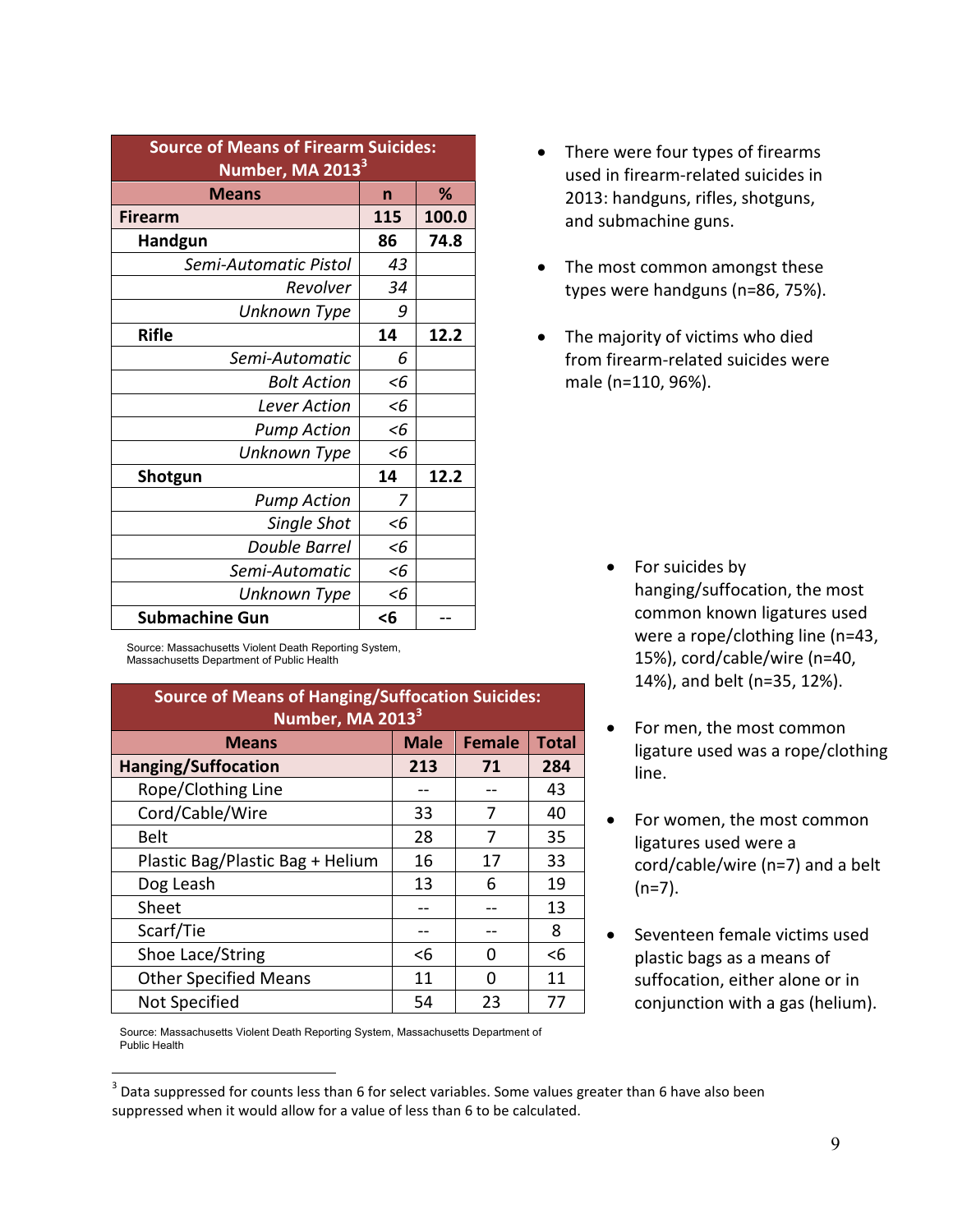| <b>Source of Means of Poisoning Suicides: Number, MA</b><br>$2013^{45}$ |     |     |       |  |  |  |
|-------------------------------------------------------------------------|-----|-----|-------|--|--|--|
| <b>Male</b><br><b>Female</b><br><b>Total</b><br><b>Means</b>            |     |     |       |  |  |  |
| Poisoning <sup>1</sup>                                                  |     |     |       |  |  |  |
| <b>Substance Classes</b>                                                | 101 | 159 | 260   |  |  |  |
| Alcohol                                                                 |     |     | 9     |  |  |  |
| Amphetamine                                                             | $6$ | 0   | $<$ 6 |  |  |  |
| Anticonvulsant                                                          |     |     | 8     |  |  |  |
| Antidepressant                                                          | 15  | 38  | 53    |  |  |  |
| Antipsychotic                                                           | 6   | 8   | 14    |  |  |  |
| <b>Barbiturates</b>                                                     |     |     | <6    |  |  |  |
| Benzodiazepines                                                         | 10  | 20  | 30    |  |  |  |
| Carbon Monoxide                                                         |     |     | 13    |  |  |  |
| Cocaine                                                                 |     |     | <6    |  |  |  |
| Muscle Relaxant                                                         |     |     | $<$ 6 |  |  |  |
| Opiate                                                                  | 23  | 31  | 54    |  |  |  |
| <b>Other Substance Class</b>                                            | 26  | 38  | 64    |  |  |  |
| Acetaminophen                                                           |     |     | 6     |  |  |  |
| Diphenhydramine                                                         | 7   | 10  | 17    |  |  |  |
| Zolpidem                                                                |     |     | 8     |  |  |  |
| Other/Unknown                                                           |     |     |       |  |  |  |
| Substance                                                               | 14  | 19  | 33    |  |  |  |

This table includes all substances listed in the cause of death for poisoning suicides by substance class.

• Opiates (n=54, 21%) and antidepressants (n=53, 20%) were the most common classes of substances used in poisoning suicides.

Source: Massachusetts Violent Death Reporting System, Massachusetts Department of Public Health

| <b>Source of Means of Sharp Instrument Suicides: Number,</b><br>MA 2013 <sup>5</sup> |    |    |    |  |  |
|--------------------------------------------------------------------------------------|----|----|----|--|--|
| <b>Male</b><br><b>Female</b><br><b>Total</b><br><b>Means</b>                         |    |    |    |  |  |
| <b>Sharp Instrument</b>                                                              | 15 | 5  | 20 |  |  |
| Knife                                                                                |    |    | 11 |  |  |
| Razor Blade/Box Cutter                                                               |    |    | <6 |  |  |
| <b>Scissors</b>                                                                      | <6 | 0  | <6 |  |  |
| Other/Not Specified                                                                  | 6> | <6 |    |  |  |

The most prevalent sharp instrument used in suicides was a knife (n=11, 55%).

Source: Massachusetts Violent Death Reporting System, Massachusetts Department of Public Health

<u>.</u>

 $^4$  The substances listed have been identified as the cause of death of victims; however, please note that more than one substance may be associated with a single suicide. Because these substances are not mutually exclusive, the total count will add up to more than the 119 victims who died from poisoning.

<sup>&</sup>lt;sup>5</sup> Data suppressed for counts less than 6 for select variables. Some values greater than 6 have also been suppressed when it would allow for a value of less than 6 to be calculated.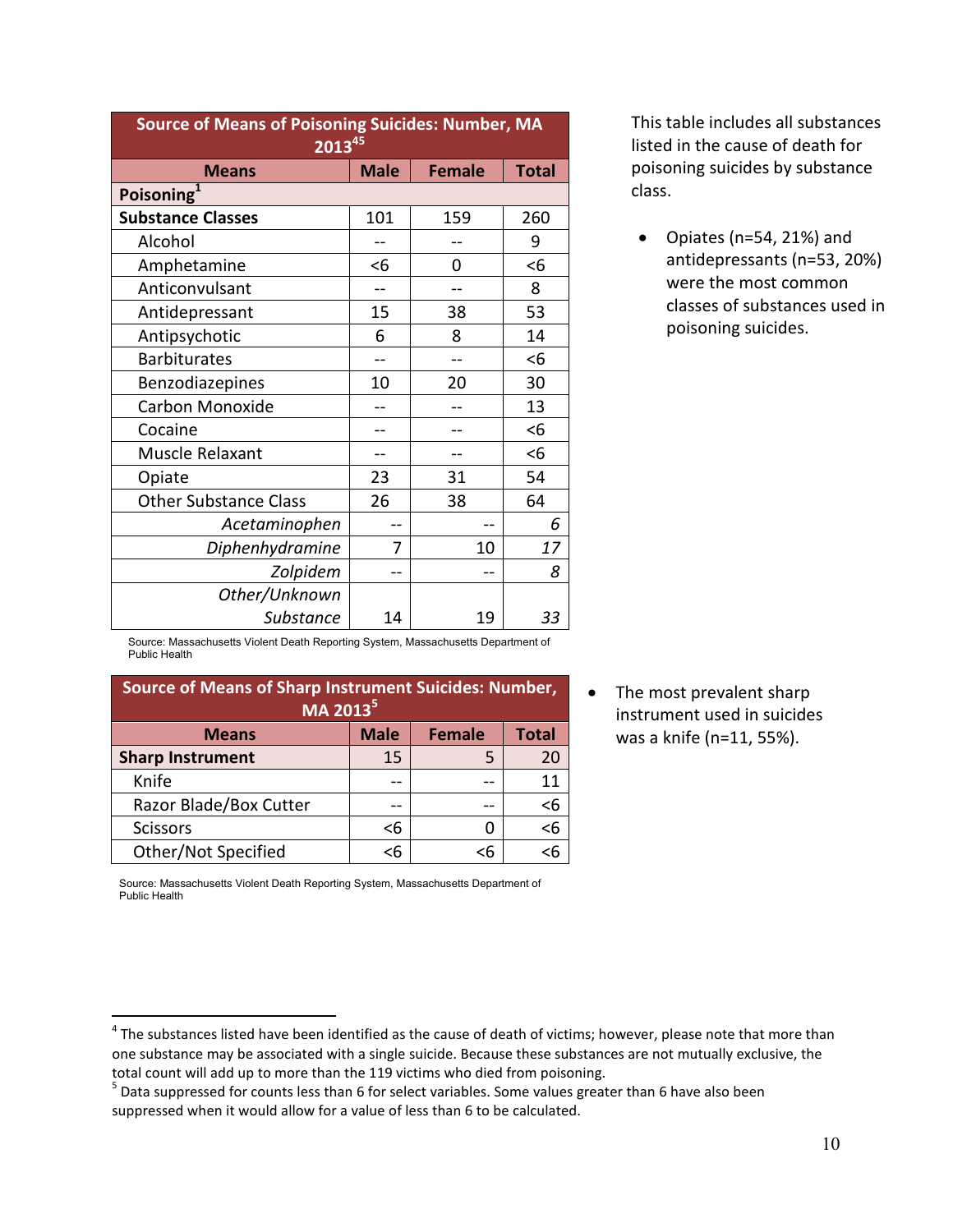| Source of Means of Fall Suicides: Number, MA 2013 <sup>6</sup> |     |     |       |  |  |
|----------------------------------------------------------------|-----|-----|-------|--|--|
| <b>Male</b><br><b>Total</b><br><b>Female</b><br><b>Means</b>   |     |     |       |  |  |
| Fall                                                           | 12  | 5   | 17    |  |  |
| <b>Residential Building</b>                                    |     |     | 8     |  |  |
| <b>Bridge</b>                                                  | $6$ | $6$ | $<$ 6 |  |  |
| Parking Garage                                                 | <6  | <6  | $6$   |  |  |
| <b>Health Care Facility</b>                                    | $6$ | 0   | <6    |  |  |
| Cliff                                                          | <6  | O   | <6    |  |  |
| <b>Construction Site</b>                                       | <6  | 0   |       |  |  |

• In 2013, residential buildings were utilized in the majority of suicides resultant from falling/jumping (n=8, 47%).

Source: Massachusetts Violent Death Reporting System, Massachusetts Department of Public Health

| <b>Source of Means of Other Suicides: Number, MA</b><br>2013 <sup>6</sup> |    |     |          |  |  |  |
|---------------------------------------------------------------------------|----|-----|----------|--|--|--|
| <b>Male</b><br><b>Total</b><br><b>Female</b><br><b>Means</b>              |    |     |          |  |  |  |
| <b>Other Means</b>                                                        | 23 |     | 30       |  |  |  |
| Train                                                                     |    |     | 12       |  |  |  |
| Drowning                                                                  |    |     | ٩        |  |  |  |
| Motor Vehicle                                                             | <6 | $6$ | $6$      |  |  |  |
| Fire                                                                      | <6 | O   | $\leq 6$ |  |  |  |
| Nail Gun                                                                  | <6 | 0   | <6       |  |  |  |

Source: Massachusetts Violent Death Reporting System, Massachusetts Department of

• The most prevalent methods of suicide in the other category were those involving trains (n=12) and drowning (n=9).

Public Health

 6 Data suppressed for counts less than 6 for select variables. Some values greater than 6 have also been suppressed when it would allow for a value of less than 6 to be calculated.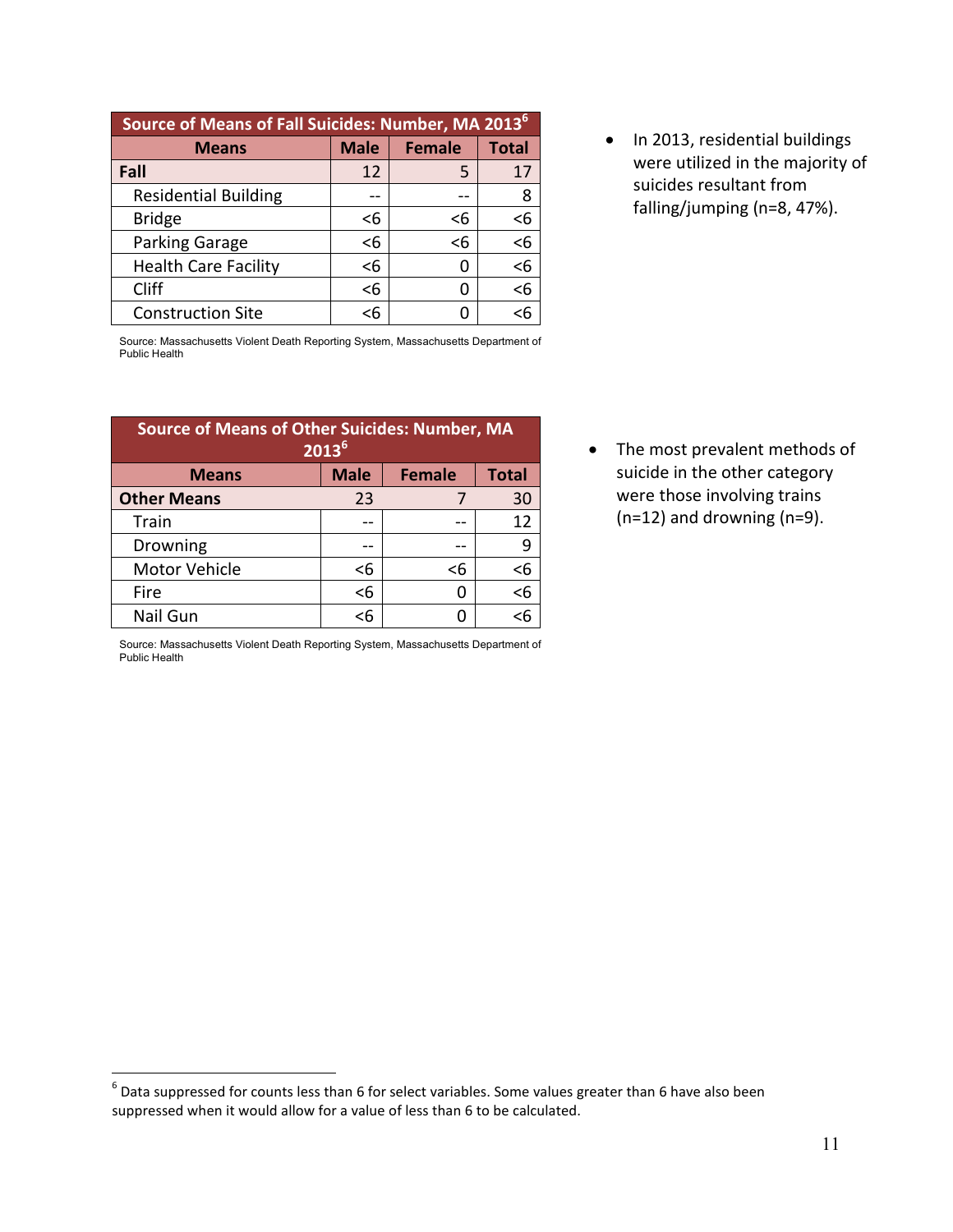### **The Length of Time between Purchase of the Means and the Death of the Decedent**

The length of time between the purchase of the means and the death of the decedent is not currently available and is not captured in MAVDRS. Work is currently being done to obtain available information on this regarding firearms, and it is planned to be included in future reports.

### **The Relationship between the Owner of the Means and the Decedent**

MAVDRS collects information on the relationship of the owner of a firearm to the decedent from police reports and medical examiner files. However, information on the relationship between the owner and decedent is not always clearly documented in these records. In 2013, of the 115 firearm suicides, only 27 had documented information on the relationship of the firearm owner to the decedent. In 20 of these 27 cases, it is known that the decedent was the owner of the firearm. MAVDRS is working to improve upon the information reported so that more complete information can be included in future reports.

For prescription drugs used in poisoning suicides, MAVDRS collects information on the relationship between the decedent and the person for whom the prescription medication was prescribed. In 2013, 64% of pharmaceutical drugs used in poisoning suicides were known to be prescribed to the decedent. MAVDRS will also be working to improve upon the information reported on this so that more complete information can be included in future reports.

MAVDRS does not collect information on the relationship between on the owner of the means and the decedent for the following means because these are commonly available and nonregulated objects: hanging/suffocation and sharps instrument. MAVDRS also does not collect information on the owner of the means for non-prescription drugs or falls.

# **Whether the Means was Legally Obtained and Owned Pursuant to the Laws of the Commonwealth**

Of the variety of means used in suicides, only those by firearm and poisoning may or may not be obtained and owned legally. For firearms, MAVDRS currently collects information on whether a firearm was known to be stolen, but this information is often incomplete. Of the 115 firearm suicides in 2013, less than six were known to be stolen. MAVDRS is working to improve on the completeness of this variable and determine whether or not a firearm was legally obtained and owned. MAVDRS does not currently have a variable for capturing whether substances used in poisoning suicides were obtained legally or not. MAVDRS is working with data partners to capture this information for future reports.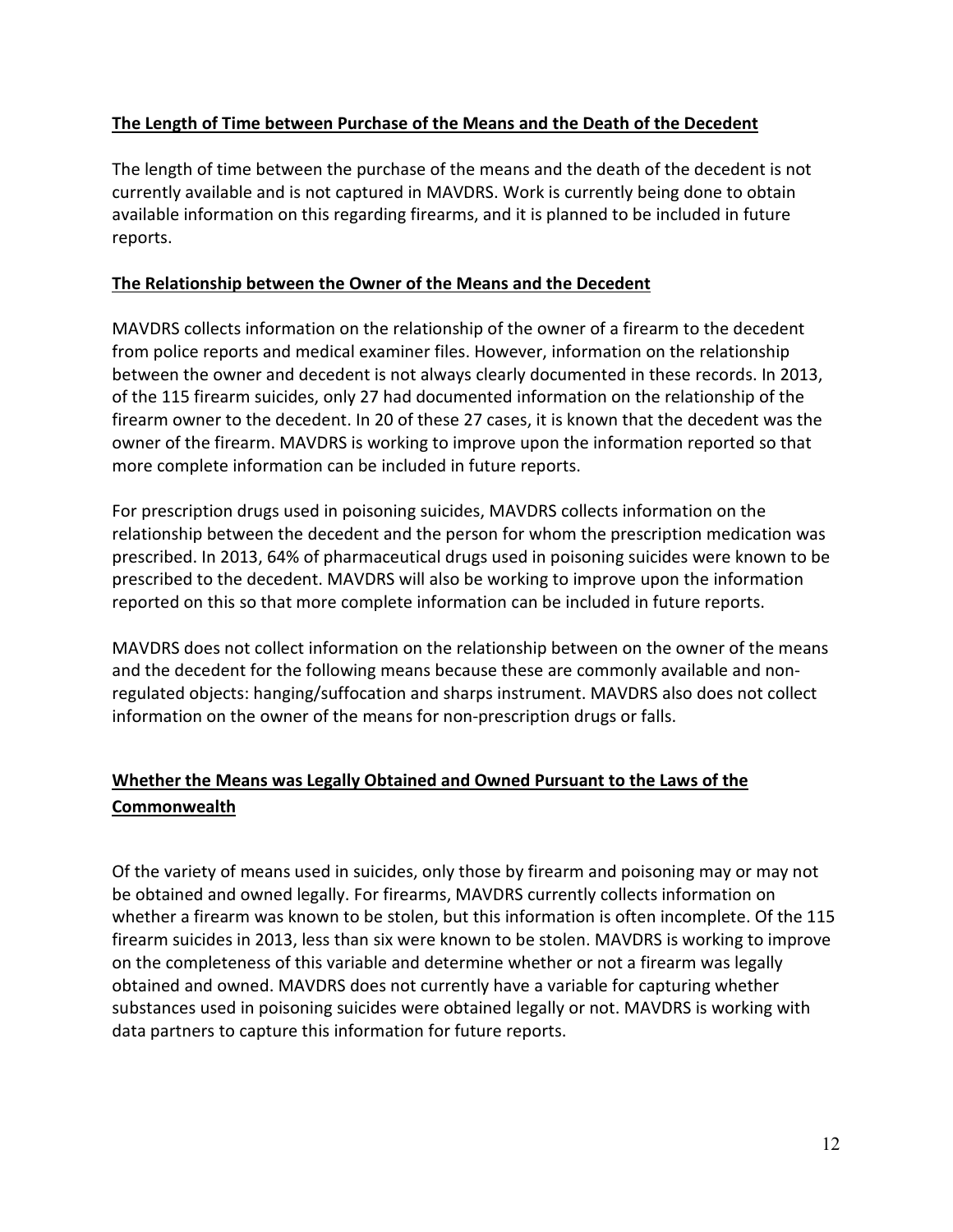#### **Circumstances**

7



Source: Massachusetts Violent Death Reporting System, Massachusetts Department of Public Health

A circumstance is a condition, fact or event that affects a situation. Circumstances surrounding the decedent's life prior to the death can highlight opportunities for future prevention efforts. MAVDRS systematically collects information on suicides and allows for more than one circumstance to be listed for a suicide victim. 94% of suicide victims had at least one circumstance identified during case-review (n=548) and 84% had multiple circumstances known (n=491). It is important to remember that some circumstances are more likely to be known and documented than others and if a circumstance is not identified, that does not mean it was not present in the decedent's life. The above chart represents percentages of circumstances noted out of all suicides (N=585).

- 51% of suicide victims had a documented current mental health problem, such as depression, anxiety disorder, schizophrenia and post-traumatic stress disorder.
- 39% were currently receiving treatment for a mental health or substance abuse problem and 44% had any history of treatment for a mental illness or substance abuse problem.
- 30% had an alcohol or other substance use problem.
- 22% experienced an intimate partner problem prior to their death such as divorce, breakup, jealousy and conflict.
- 22% had a history of suicide attempts.

<sup>&</sup>lt;u>.</u>  $7$  More than one circumstance may be noted for each suicide.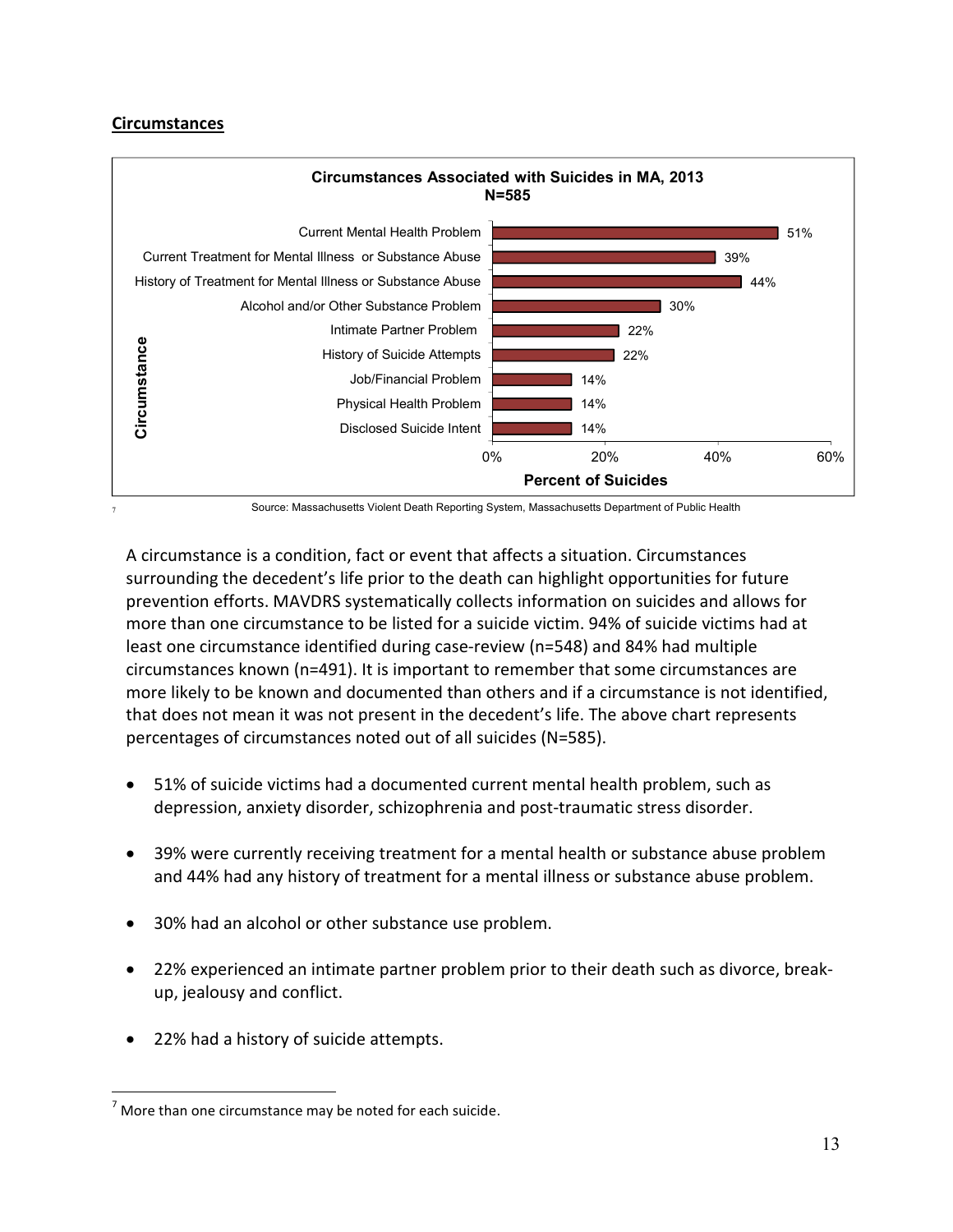#### **Past Suicide Attempts**

Information on past suicide attempts is obtained from the medical examiner file and police reports. This information may come from the decedent's family, friends or psychiatric/hospital records. Friends and family of the decedent may not know of the decedent's past suicide attempts or may choose not to report that information to the authorities. Also, hospital records are not available on all suicides and even if they are present, not all suicide attempts would cause an injury that would make this information be present in the records.

| <b>Confirmed Past Suicide Attempts by</b><br><b>Means Used in Suicide &amp; Sex: Number &amp;</b> |    |     |     |  |  |  |
|---------------------------------------------------------------------------------------------------|----|-----|-----|--|--|--|
| Percent, MA 2013<br><b>Total N</b><br>℅<br>n                                                      |    |     |     |  |  |  |
| <b>Firearm</b>                                                                                    |    |     |     |  |  |  |
| Male                                                                                              |    |     | 110 |  |  |  |
| Female                                                                                            |    |     | 5   |  |  |  |
| Total                                                                                             | 7  | 6%  | 115 |  |  |  |
| <b>Hanging/Suffocation</b>                                                                        |    |     |     |  |  |  |
| Male                                                                                              | 40 | 19% | 213 |  |  |  |
| Female                                                                                            | 19 | 27% | 71  |  |  |  |
| Total                                                                                             | 59 | 21% | 284 |  |  |  |
| <b>Poisoning</b>                                                                                  |    |     |     |  |  |  |
| Male                                                                                              | 14 | 26% | 54  |  |  |  |
| Female                                                                                            | 27 | 42% | 65  |  |  |  |
| Total                                                                                             | 41 | 34% | 119 |  |  |  |
| <b>All Other Means</b>                                                                            |    |     |     |  |  |  |
| Male                                                                                              | 13 | 26% | 50  |  |  |  |
| Female                                                                                            | 6  | 35% | 17  |  |  |  |
| Total                                                                                             | 19 | 28% | 67  |  |  |  |

Source: Massachusetts Violent Death Reporting System, Massachusetts Department of Public Health

- Thirty-four percent of female victims (n=53) and 17% of male victims (n=73) were confirmed to have prior suicide attempts.
- Forty-two percent of female poisoning victims (n=27) and 27% of female hanging/suffocation victims (n=19) had prior suicide attempts.
- Nineteen percent of male hanging/suffocation victims (n=40) and 26% of male poisoning victims (n=14) had prior suicide attempts.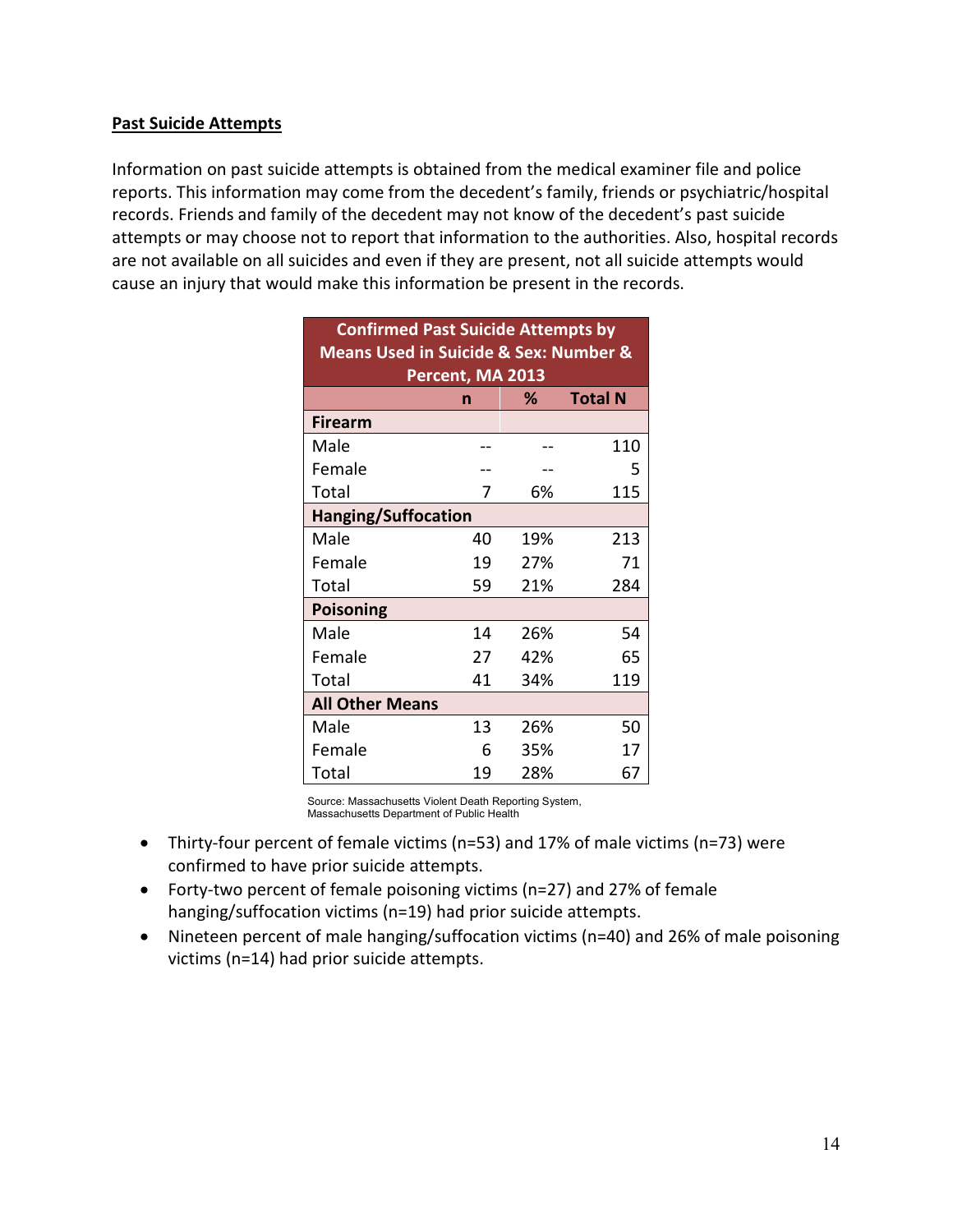## **Past Mental Health Treatment of the Decedent**

| <b>History of Treatment for Mental Health or</b><br><b>Substance Abuse Problem: Number, MA</b> |                                  |     |     |  |  |  |  |
|------------------------------------------------------------------------------------------------|----------------------------------|-----|-----|--|--|--|--|
|                                                                                                | 2013<br>℅<br><b>Total N</b><br>n |     |     |  |  |  |  |
| <b>Firearm</b>                                                                                 |                                  |     |     |  |  |  |  |
| Male                                                                                           |                                  |     | 110 |  |  |  |  |
| Female                                                                                         | <6                               |     | 5   |  |  |  |  |
| Total                                                                                          | 30                               | 26% | 115 |  |  |  |  |
| <b>Hanging/Suffocation</b>                                                                     |                                  |     |     |  |  |  |  |
| Male                                                                                           | 82                               | 38% | 213 |  |  |  |  |
| Female                                                                                         | 47                               | 66% | 71  |  |  |  |  |
| Total                                                                                          | 129                              | 45% | 284 |  |  |  |  |
| <b>Poisoning</b>                                                                               |                                  |     |     |  |  |  |  |
| Male                                                                                           | 29                               | 54% | 54  |  |  |  |  |
| Female                                                                                         | 43                               | 66% | 65  |  |  |  |  |
| Total                                                                                          | 72                               | 61% | 119 |  |  |  |  |
| <b>All Other Means</b>                                                                         |                                  |     |     |  |  |  |  |
| Male                                                                                           | 20                               | 40% | 50  |  |  |  |  |
| Female                                                                                         | 7                                | 41% | 17  |  |  |  |  |
| Total                                                                                          | 27                               | 40% | 67  |  |  |  |  |

Source: Massachusetts Violent Death Reporting System, Massachusetts Department of Public Health

• Sixty-three percent of female victims (n=99) and 37% of male victims (n=159) were noted to have a history of treatment for a mental health or substance abuse problem.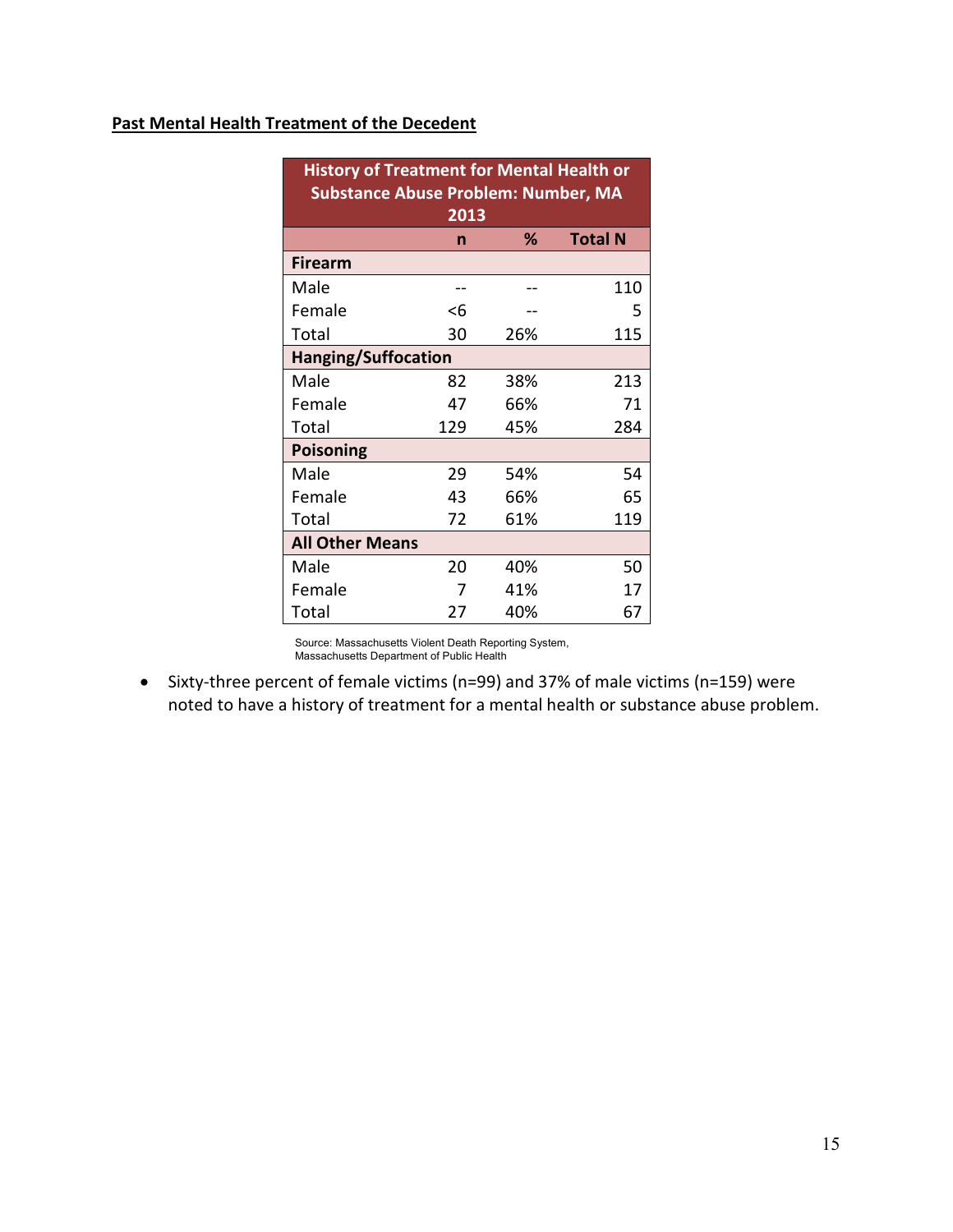## **Suicide Prevention Program**

The Suicide Prevention Program (SPP) at DPH employs the latest suicide prevention strategies using the public health approach and is funded by a specific line item in the Massachusetts State budget. The SPP uses data to help inform its prevention strategies.

Massachusetts has one of the lowest suicide rates in the country. Factors that contribute to Massachusetts' low rate include: the Commonwealth's low rate of household gun ownership, better access to emergency medical care, a robust behavioral health industry and a 10-year history of state suicide prevention funding.

A major public health strategy is to identify health disparities – when a disease, illness or injury disproportionately effects a particular population. Analyzing data on suicides and non-fatal selfinjuries enables the Program to identify at-risk populations and target funding to those populations. The Program issued a competitive procurement for FY15 that resulted in the funding of 20 community-based providers to address the needs of these vulnerable populations statewide. Services provided include:

- The four Samaritan agencies funded to provide a toll free helpline and survivor to survivor grief support services.
- Survivor support groups facilitated by individuals who themselves are survivors of suicide loss.
- Online screening and referral for conditions such as depression, anxiety, substance abuse, post-traumatic stress and eating disorders available across the Commonwealth.
- Postvention services after a suicide occurs; often conducted in a school setting where the suicide death of a student has a profound effect on the school and the community.

Through Inter-agency Service Agreements (ISAs), the program funds activities specific to the populations served by the Executive Office of Elder Affairs, the Department of Mental Health and the Department of Veterans' Services' SAVE Program.

The SAVE Program (Statewide Advocacy for Veterans Empowerment) is composed of outreach workers who are returning veterans or family members of returning veterans who reach out to military personnel coming back from Iraq and Afghanistan to educate them on services and benefits available to them, and to screen for behavioral health issues. They are highly mobile and attend veterans' gatherings all across the state. SAVE is not restricted to working only with returning veterans. They can serve any veteran. Despite the age differences when dealing with Viet Nam war veterans, for example, they still command credibility because of their military service.

The SPP also funds the statewide MA Coalition for Suicide Prevention and its prevention activities. The Coalition develops and supports nine Regional Coalitions covering the entire Commonwealth. The Regional Coalitions provide the local networking to assure that prevention services reach all areas of the Commonwealth.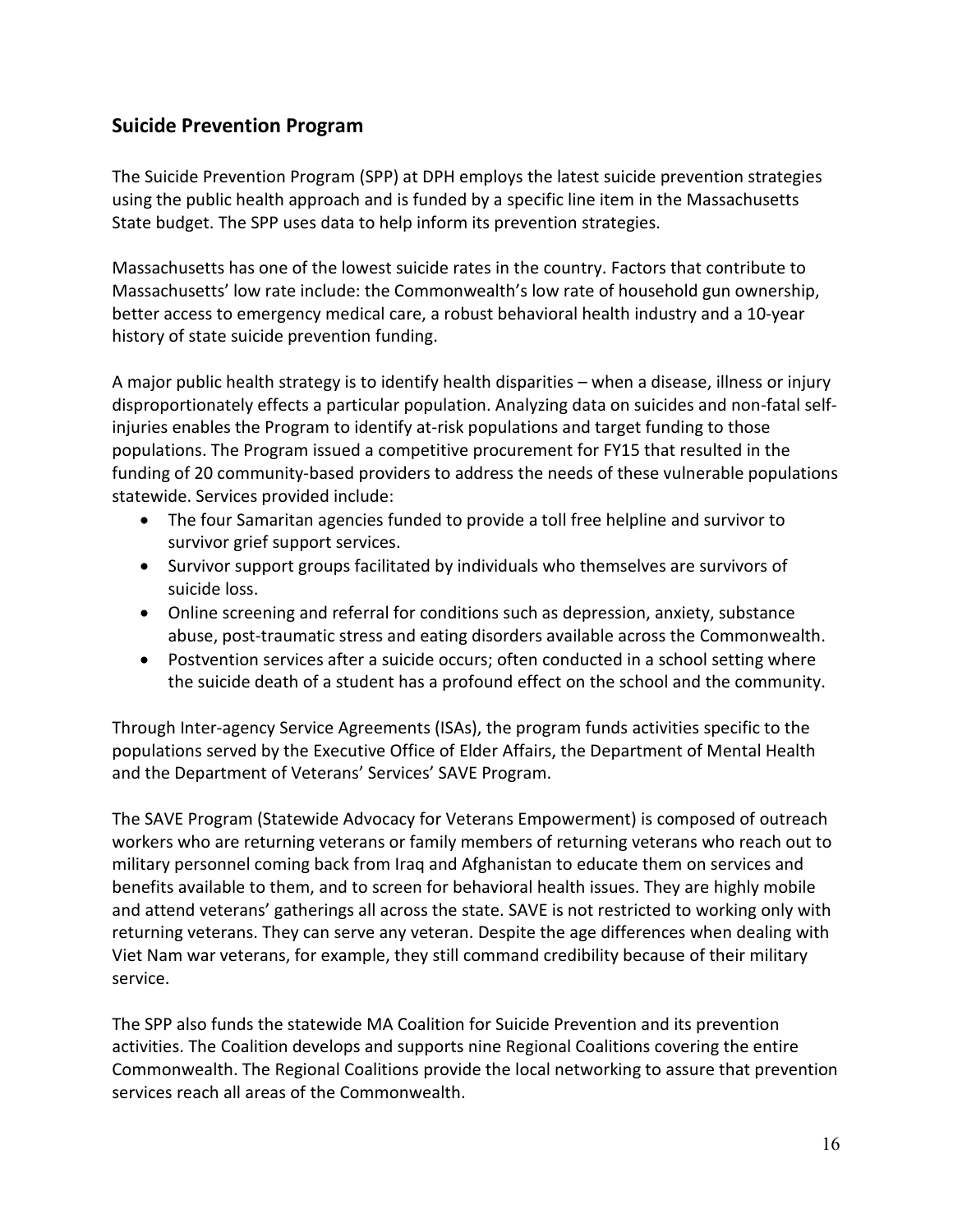Community Coalitions are given technical assistance and some Program funding in their initial stages to support their development. Some coalitions, like Montachusett, Needham, Newton, Nantucket and New Bedford, for example, were formed in response to one or more youth suicides. After a year or two of operation, these coalitions usually expand to include activities addressing suicide across the lifespan.

The SPP works in partnership with these agencies as well as the Department of Elementary and Secondary Education, the Department of Corrections, our own Bureau of Substance Abuse Services, the Office of Emergency Services, Department of Children and Families, Department of Youth Services, County Sheriff's Departments, and the MA National Guard. An especially significant and close partner is the Department of Mental Health which provides senior management staff participation in all aspects of the Program.

A primary strategy for preventing suicide is raising public awareness that suicide is preventable. Gatekeeper training teaches everyone how to recognize signs of suicide and instills confidence in talking about suicide.

Behavioral health professionals, until very recently, received little education in assessing and managing suicide risk despite the fact that they inevitably served clients with suicidality. Skills training for clinicians fill that gap.

Education and screening training for health professionals helps them to identify at risk individuals in their practices.

We prefer to introduce system-wide approaches to suicide that include appropriate levels of training, protocols to follow and postvention strategies to minimize further deaths if a suicide occurs. Schools, DYS, Community mental health centers and hospital systems are some examples of systems with which we are working.

Last April, 500 participants attended each of the two days of our annual conference. Participants were from clinical settings, schools, law enforcement, policy makers, survivors, attempters and service providers.

The Program provides technical assistance to interagency prevention policy initiatives to assure that the most current suicide prevention strategies are employed.

Recently, the Program has worked with the Department of Elementary and Secondary Education to implement the requirements of suicide prevention training for licensed school personnel, the Department of Labor and Workforce Development to establish protocols to guide employees when they identify a client as at-risk, and the Bureau of Health Care Safety & Quality implementing the Valor Act (2) which calls for emergency medical staff in ambulances, emergency departments and in inpatient units to determine whether individuals with behavioral health issues are veterans and, if so identified, to receive referrals.